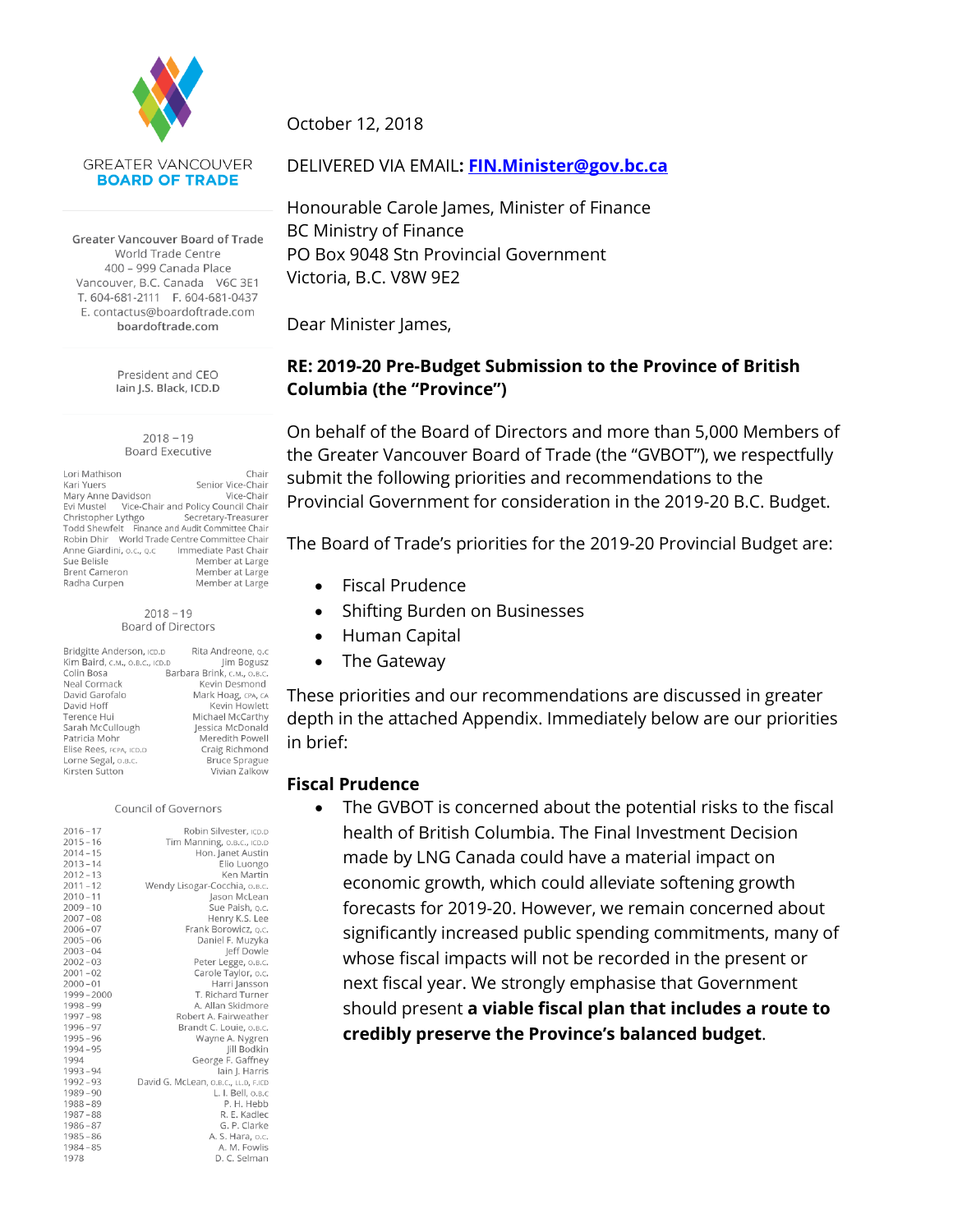

### **Shifting Burden on Businesses**

- Businesses face a myriad of impediments to growing their businesses: increasing regulatory burdens and transaction costs, rising fixed and variable costs, such as corporate income taxes, minimum wage and the Employer Health Payroll Tax. At multiple levels of government the cumulative impact of taxes and regulations means small and large job creators in the Greater Vancouver region will reconsider making decisions like increasing their workforces, investing in new capital and equipment or otherwise growing their businesses.
- The GVBOT recommends that the Province **reduce the unbudgeted (by business) fixed-cost burden on small and medium sized enterprises from the Employer Health Payroll Tax** by lifting the double taxation in 2019 for those employers presently paying MSP premiums on their employees' behalf, and raising the minimum payroll threshold for tax eligibility from \$500,000.

### **Human Capital**

- The GVBOT believes that Government has an important role to play in preparing Greater Vancouver's and British Columbia's workforce for the economy of tomorrow. Labour shortages today across many occupations, together with a shift in needed occupations for the economy of tomorrow, call for an **emphasis on investment in trades and technologist training, and a more focused investment in training for STEM occupations**.
- Further, GVBOT Members face mounting difficulties in retaining talent due to housing affordability challenges: 73% of our Members note their business' ability to recruit or retain employees has been affected by the cost of housing (91% among businesses with 50 or more employees). The GVBOT believes that appropriate solutions to alleviate the affordability crisis lie on the supply side, and that all levels of government should concentrate their efforts on **increasing and diversifying the supply of market and non-market housing in Greater Vancouver**. In our view, the Province has a significant role to play in **establishing common service standards for fees, permitting and regional planning approaches** among the municipalities of Metro Vancouver.

### **Canada's Pacific Gateway**

 Greater Vancouver remains a crucial entrepot for Canadian goods and services exports to increasingly significant overseas markets, particularly in light of our multilateral free trade agreements and major resource projects. It is a priority of the GVBOT that Greater Vancouver's role as Canada's Pacific Gateway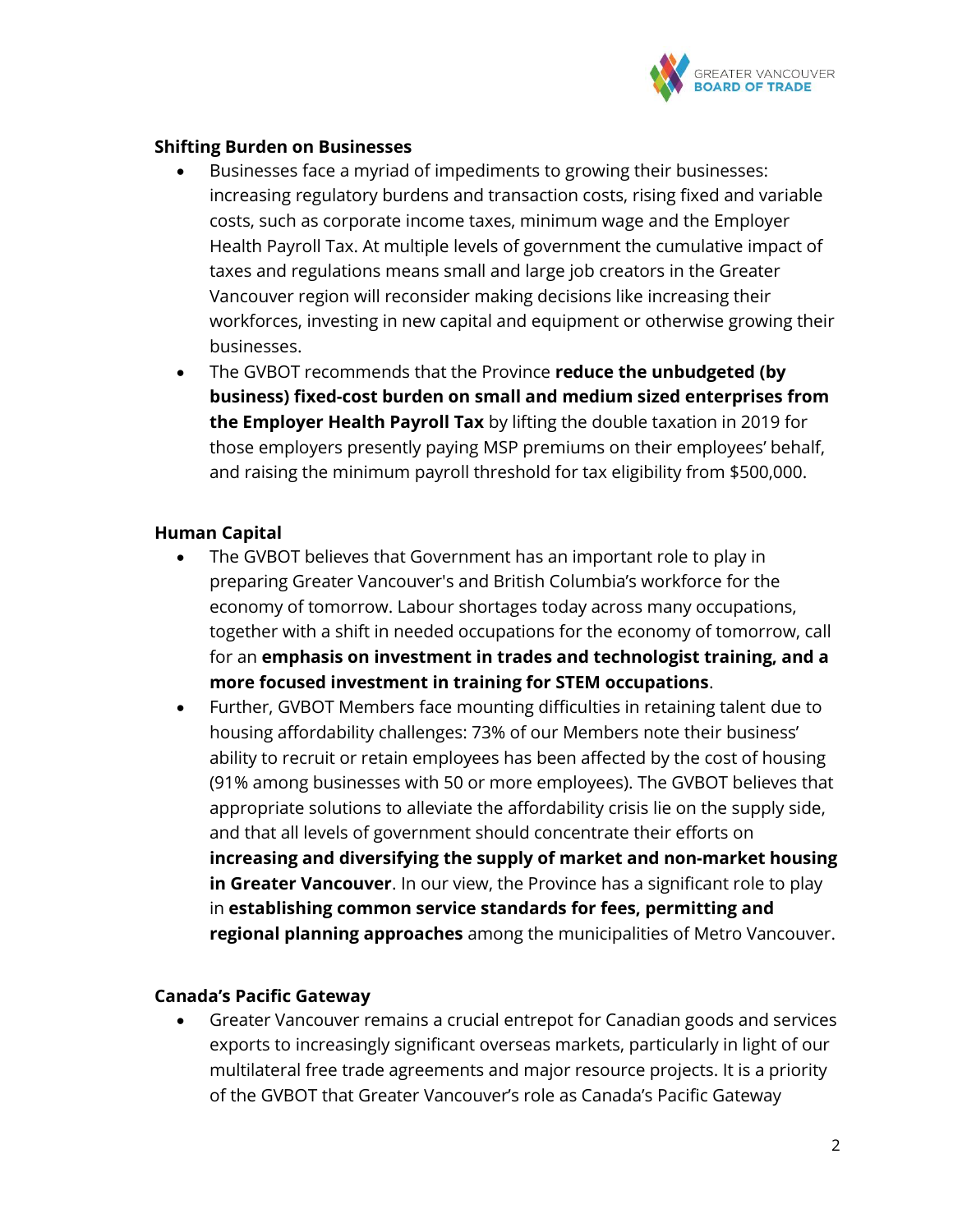

continues to accommodate our trading potential through **significant capacity and capability enhancements, and the protection of vital industrial lands.**

• In terms of transit funding, while we are encouraged by the recent progress on public transit expansion and improvement, we remain concerned that our region's families, businesses, and overall economy will be negatively impacted should the Province's continued dedication to meaningful, timely transit investments waver. Specifically, we encourage the Province to work with other levels of government to develop a **sustainable funding strategy to guarantee long-term stability in the financing of crucial projects**. Finally, to alleviate bottlenecks, improve passenger choice and bring Greater Vancouver and British Columbia into line with every other major city region in North America, the Province should **immediately implement ridesharing** in British Columbia.

The Greater Vancouver Board of Trade's recommendations are made in the spirit of encouraging the Province to continue to build on the relative strength of our provincial economy and to pursue the benefits that a strong economy brings to all citizens. We support fiscal policy and performance that appropriately balance the needs of businesses with those of the residents who rely on the goods and services from both the public and private sectors.

We look forward to the opportunity to work with you to further strengthen our provincial economy and meaningfully address the critical challenges outlined in this letter.

Sincerely,

Greater Vancouver Board of Trade, per;

Hon. Iain J. S. Black ICD.D President and CEO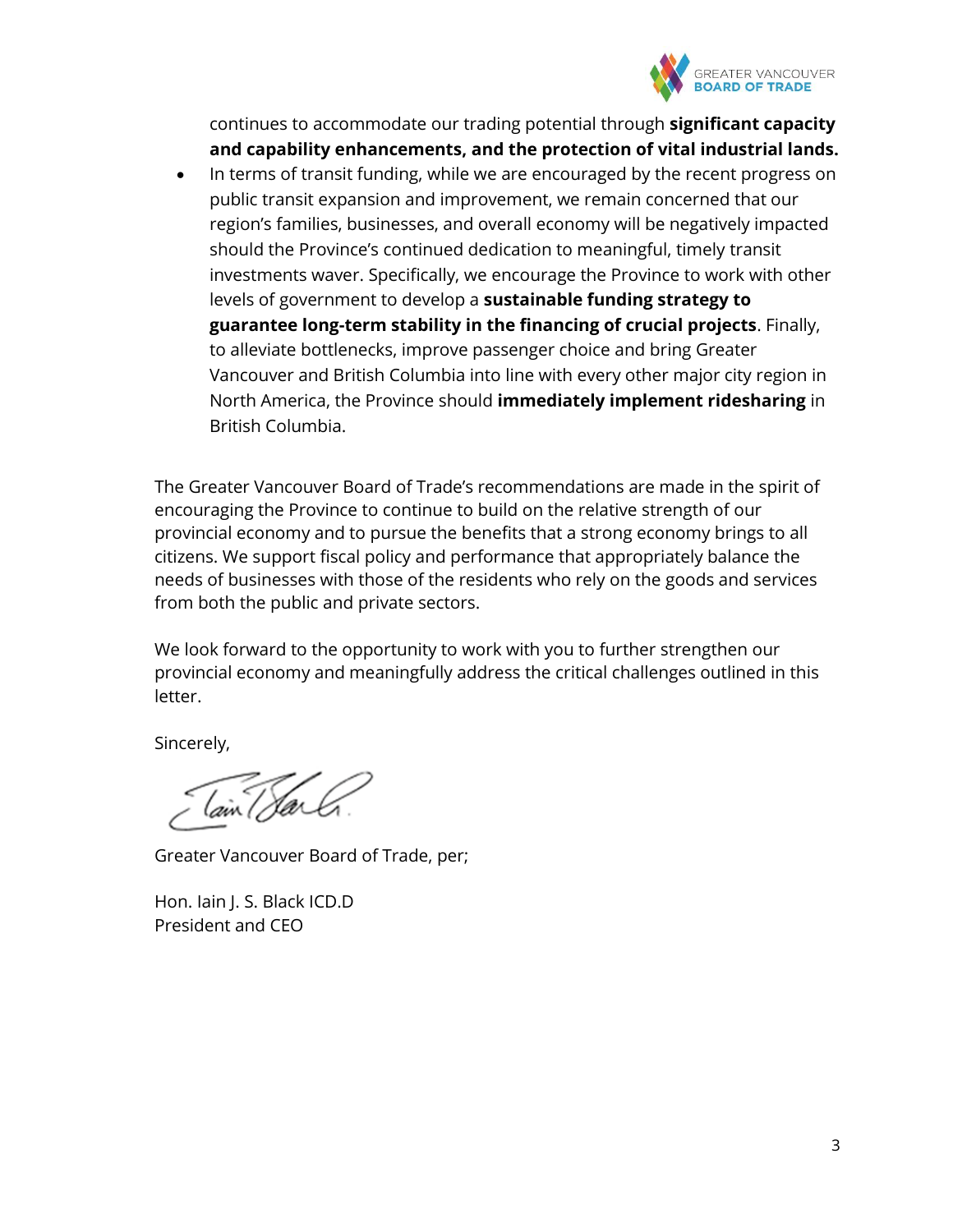

# **Appendix**

Every year, in consultation with our Members and our Board of Directors, the Greater Vancouver Board of Trade identifies priorities we believe should be addressed, and provide policy recommendations for the Provincial Government to undertake.

Based on consultation with our Membership and the findings of our *[Greater](https://www.boardoftrade.com/scorecard2018/assets/pdf/full-report.pdf)  [Vancouver Economic Scorecard 2018](https://www.boardoftrade.com/scorecard2018/assets/pdf/full-report.pdf)*, (the "Scorecard") (which ranks the Greater Vancouver region against 19 other international metropolitan regions across 38 economic and social indicators<sup>1</sup>), we respectfully present the following recommendations as needed steps in ensuring that, in the face of a highly uncertain external setting, our Province is resilient and flexible, fiscally sound, economically competitive, and environmentally and socially responsible.

# **1. Fiscal Prudence**

The GVBOT is concerned about the potential risks to the fiscal health of British Columbia. The Final Investment Decision made by LNG Canada could have a material impact on economic growth, which could alleviate softening growth forecasts for 2019-20<sup>2</sup>. However, we remain concerned about significantly increased public spending commitments, many of whose fiscal impacts will not be recorded on the public books in the present or next fiscal year. We strongly emphasise that Government should present a viable fiscal plan that includes a route to credibly preserve the Province's balanced budget.

### **Procurement of Public Infrastructure**

 $\overline{a}$ 

The Government's new framework for developing public sector infrastructure projects presents challenges to responsibly managing the public accounts. We see two aspects of risk in the Government's new Community Benefits Agreement approach to public project development: the cost risk, and the project management risk. The GVBOT notes with particular concern that the Province's announcement in July 2018 gave no framework for potential cost escalation of projects under the new model.

In terms of cost risk, in the midst of B.C.'s construction labour shortage, the new restrictive arrangements embodied in the Community Benefits Agreement - which amount to "Project Labour Agreements" - are **estimated** to eliminate roughly 85% of construction workers who are not affiliated with the traditional building trades unions from working on such projects. By reducing the degree of competition in public sector contracting, the new model does not guarantee the most cost-efficient procurement

<sup>1</sup> The report, produced in partnership with the Conference Board of Canada ranks Greater Vancouver against its competitor city regions using a letter grade system.

<sup>&</sup>lt;sup>2</sup> Forecasts for softening growth in BC for 2018 and subsequent years include Conference Board of [Canada,](https://www.conferenceboard.ca/e-library/abstract.aspx?did=9846) [Business Council of BC,](http://www.bcbc.com/content/3917/BCERO_2018_02.pdf) [Central 1 Credit Union,](https://www.central1.com/wp-content/uploads/2018/08/ea-2018_03-BC.pdf) and [TD Economics.](https://economics.td.com/provincial-economic-forecast)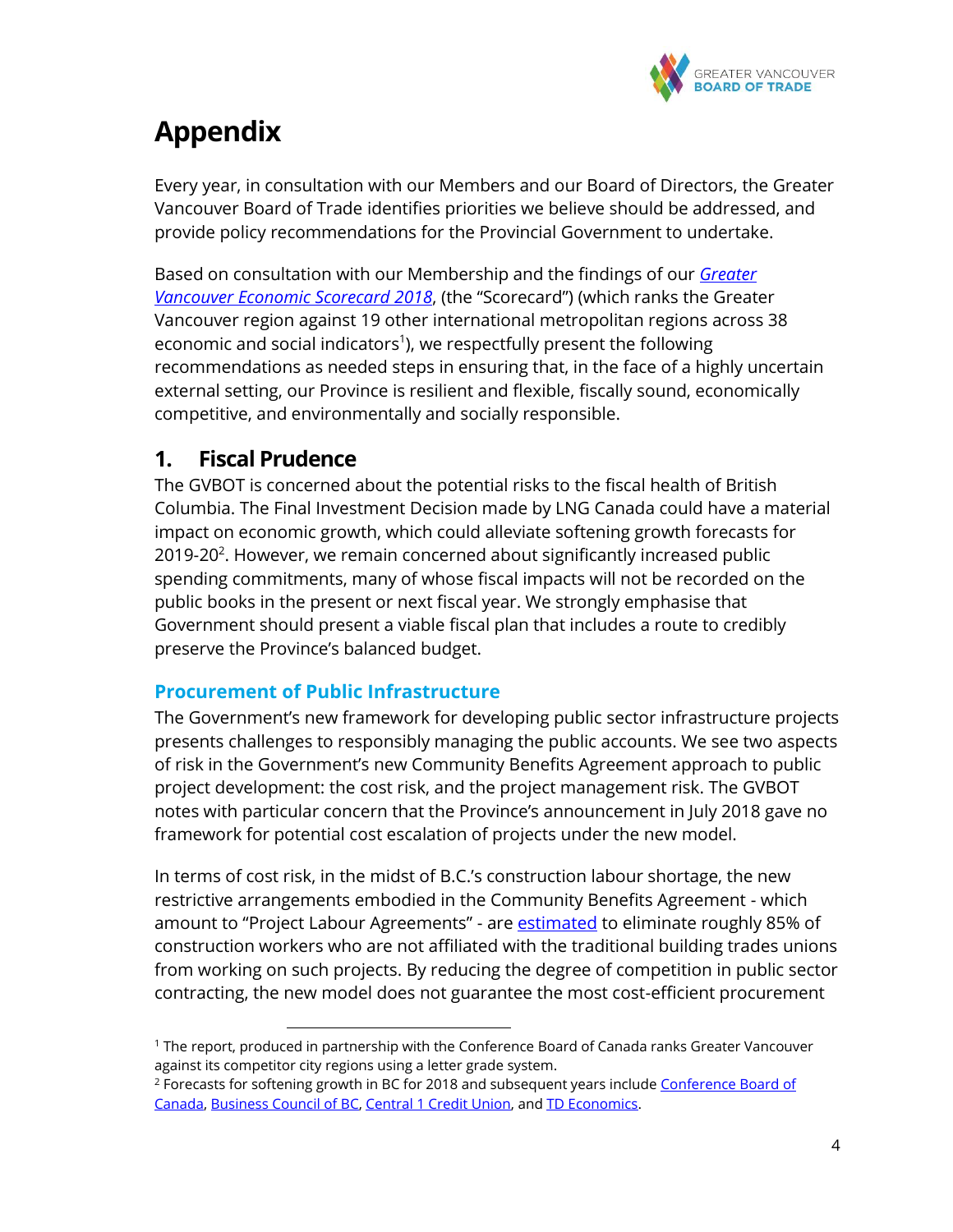

practices. This approach will almost certainly cause projects to be more expensive and cumbersome, and costs will likely be passed on to taxpayers.

Further, GVBOT is troubled by the decision to require employers bidding on projects to recruit their workforce through a central agency, the Crown corporation B.C. Infrastructure Benefits Inc. (BCIB). Such public policy that reduces market entry and restricts competition risks compromising the public interest.

The second area of concern is project management risk. Given the constrictive framework for labour on major public projects, the GVBOT is concerned that a consequence (possibly unintended) is that experienced private sector project developers, builders and operators will *not* bid on such projects because they would not have cost-control levers on projects if labour costs escalate. This leaves the public interest worse off in two ways: projects become more expensive to procure and deliver, and they lose the benefit of experienced firms with substantial technical expertise in complex projects such bridge and road construction, as well as other types of public infrastructure projects developed by the Province.

### **Preserving our Strong Fiscal Setting**

The GVBOT recognizes that B.C.'s taxpayer-supported debt–to-GDP ratio and AAA credit rating compare favourably to those of the other big Canadian provinces. It is our view that this enviable position must be safeguarded to ensure that taxpayers do not have to bear an increased deficit and debt burden due to elevated public spending. The worrying steps taken in Budget 2018-19 to mandate commensurate increases in revenues to the Crown through increased taxes are not, in our view, an acceptable way to maintain balanced budgets.

Servicing B.C.'s debt costs B.C.'s taxpayers: in 2018-19 B.C.'s debt servicing costs are \$2.9 billion, representing five percent of operating expenses, more than the amount budgeted for transportation (3.7 percent), natural resources and economic development (4.4 percent), and almost half of what has been budgeted for social services and housing (9.9 percent). Combined federal and B.C. debt servicing costs amount to \$5.6 billion, the same amount B.C. spent (\$5.6 billion) on post-secondary education. This is funding that the government must either raise from the taxpayer or secure by cutting services or deferring investment in the economy.

Although we note the Province introduced a balanced budget in 2018-19, GVBOT is concerned about our future fiscal health in two ways: that any significant downturn or shock in the B.C. economy could adversely impact future Government revenues and lead to a scenario of increased debt-servicing and potentially a credit downgrade. In addition, we are concerned that public expenditures in the present and the coming fiscal years will adversely affect our ability to maintain healthy public finances.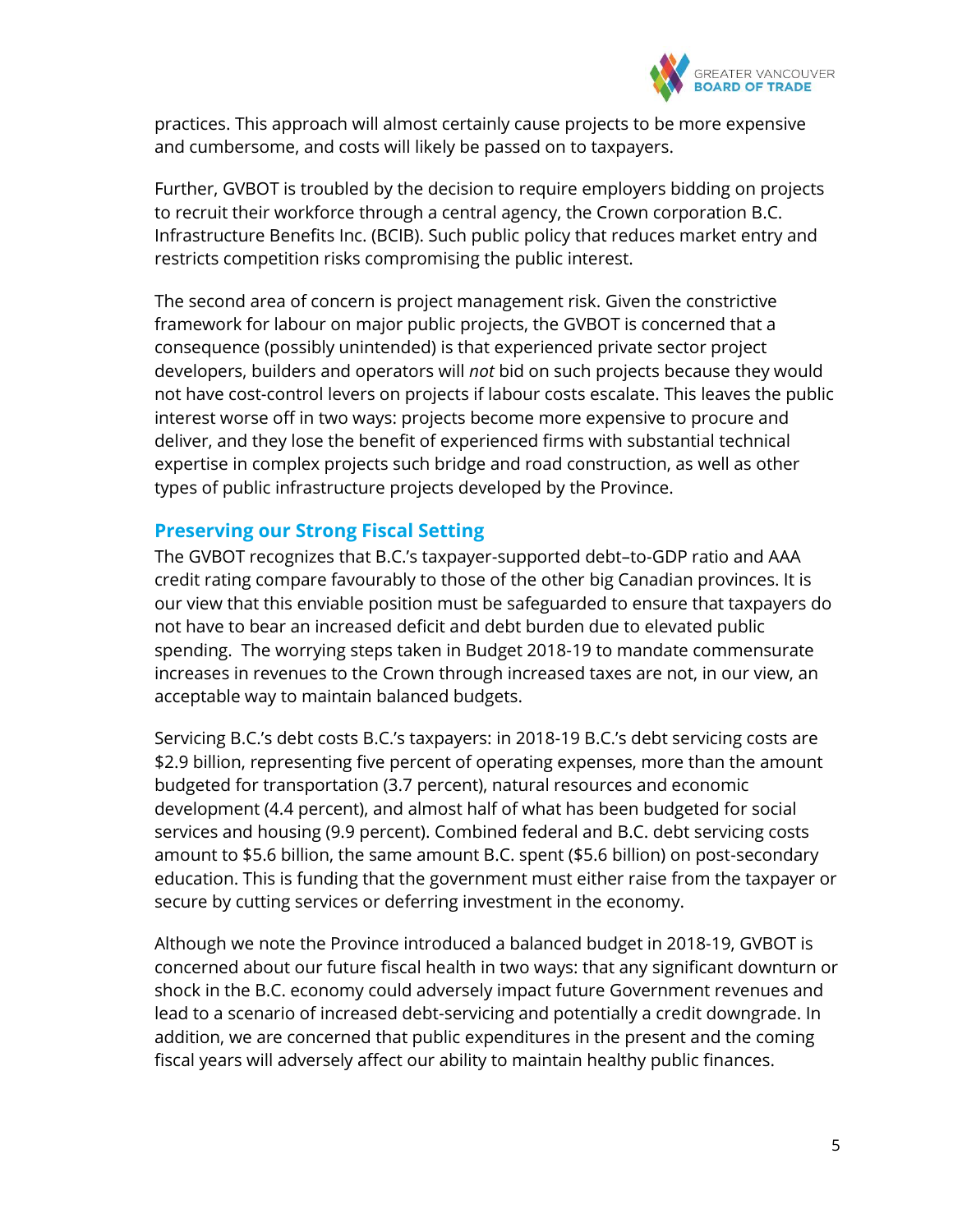

The GVBOT is particularly concerned about the following risks to the Province's fiscal health:

- 1. Although diversified, the B.C. economy remains reliant on the real estate and rental leasing industry which represents almost 20 percent of provincial GDP<sup>3</sup>. If the housing affordability initiatives (discussed below) have the effect of excessively cooling the real estate market, it will affect the Government's ability to achieve a balanced budget and could increase the debt to revenue ratio.
- 2. Rating agency Moody's identified high debt burden due to financing capital expenditures as another factor that could lead to a downgrade $4$ . The Province eliminated bridge tolls in the summer of 2017 and has also committed to financing the \$1.37 billion Pattullo Bridge replacement.<sup>5</sup> These assets become added to taxpayer-supported debt.
	- a. Rating agencies consider BC Hydro a "self-supporting entity" (rather than taxpayer supported). However, there is concern regarding BC Hydro's ability to support future operations and remain sustainable.
	- b. The annual net loss at BC's public auto insurer (ICBC), reported in BC's fiscal plan, was estimated at \$1.3 billion for the current fiscal year, and has exerted a drag on the Province's financial results. While the Government has implemented reforms to bolster the financial health and long term sustainability of ICBC, as it stands the balance sheet at the Crown Corporation remains a risk to the B.C.'s healthy finances.
	- c. Most B.C. public sector collective agreements expire in 2019. The Government's mandate for the present round of public sector collective bargaining, called "Sustainable Services" appears to be in the two percent (2%) per year range, based on agreements ratified to date. According to the Public Sector Employers' Council Secretariat, "An increase of 1% in total compensation for all employees, including unionized, non-union, and management employees costs approximately \$291 million."<sup>6</sup> The diverse services delivered to the public are valued by all taxpayers. However, the GVBOT urges the Government to maintain a measured approach to

<sup>3</sup> <https://www150.statcan.gc.ca/n1/daily-quotidien/170501/dq170501a-eng.htm>

<sup>4</sup> [http://mfa.bc.ca/sites/default/files/Investors/Credit%20Reports/01\\_moodys.pdf](http://mfa.bc.ca/sites/default/files/Investors/Credit%20Reports/01_moodys.pdf)

<sup>5</sup> Implications include a one-time shift of \$3.5 billion in fiscal 2018-19 to taxpayer supported debt of the Port Mann Bridge toll elimination. Source: BC Budget 2018-19.

<sup>6</sup> [https://www2.gov.bc.ca/assets/gov/british-columbians-our-governments/services-policies-for](https://www2.gov.bc.ca/assets/gov/british-columbians-our-governments/services-policies-for-government/public-sector-management/psec/2019-bargaining-update.pdf)[government/public-sector-management/psec/2019-bargaining-update.pdf](https://www2.gov.bc.ca/assets/gov/british-columbians-our-governments/services-policies-for-government/public-sector-management/psec/2019-bargaining-update.pdf)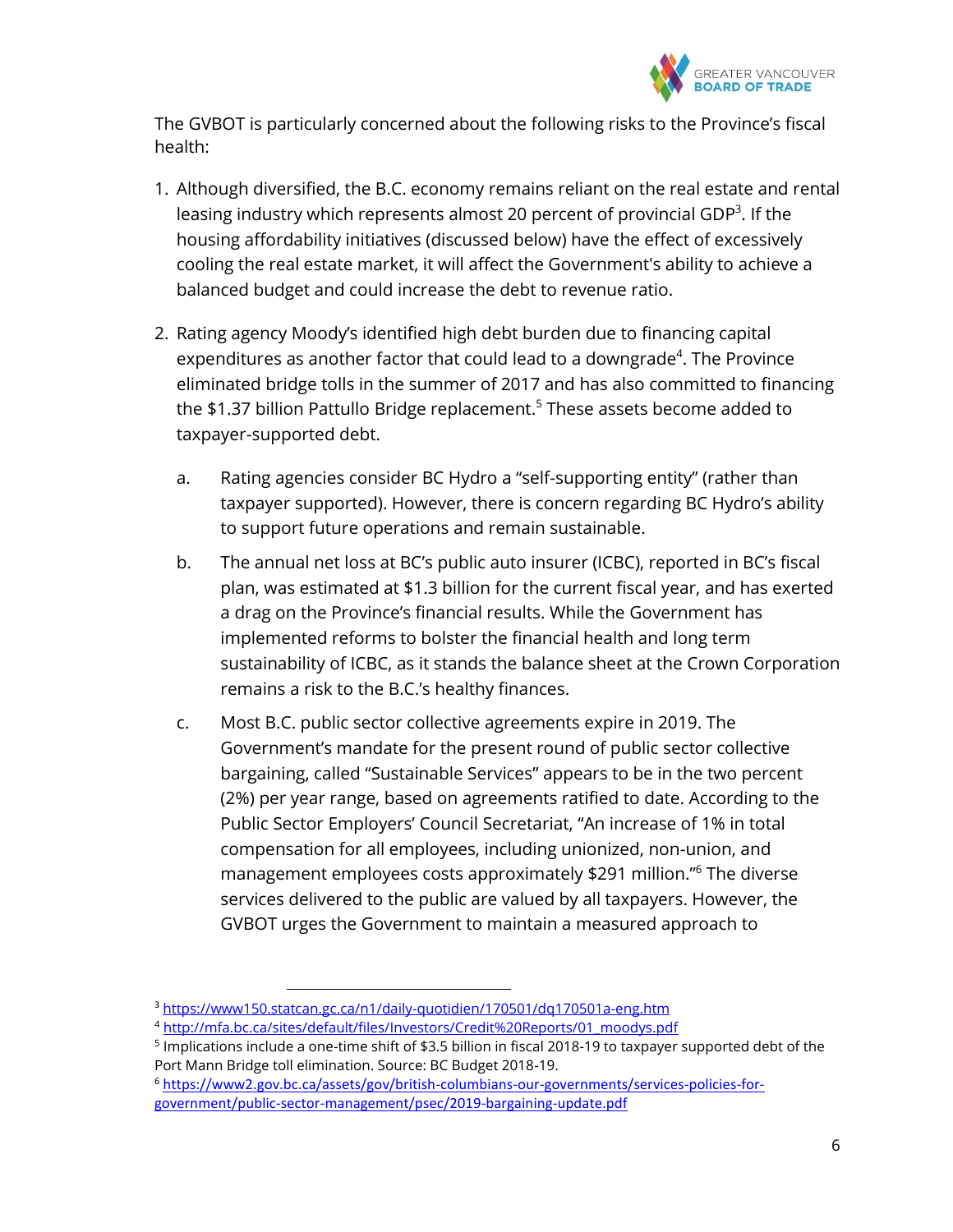

negotiating new collective agreements with the 326,000-plus unionized employees of the provincial public service.

### **Recommendations:**

- 1. Concerning procurement of public infrastructure:
	- a. We advise the Government to pause the implementation of the CBA/PLA model until a thorough investigation of potential unintended consequences is completed, including a fully transparent costing estimate – publicly released in advance - for each project.
	- b. We urge the Government to continue to evaluate public projects through a P3 (public-private partnership) lens, a model that can reduce project risk and provide value for taxpayers.
- 2. The Province should take prudent steps to manage potential liabilities that could drive taxpayer-supported debt higher and adversely affect the financial health of the B.C. economy.
- 3. The Province should produce and publicly release full estimates of public sector procurement costs and anticipated public expenditures on services and programs committed in Budget 2018-19 and the forthcoming Budget 2019-20.

# **2. Shifting Burden on Businesses**

Businesses face a myriad of impediments to growing their businesses: increasing regulatory burdens and transaction costs, rising fixed and variable costs, such as corporate income taxes, minimum wage and the Employer Health Payroll Tax. At multiple levels of government the cumulative impact of these taxes and regulations mean small and large job creators in the Greater Vancouver region will reconsider making decisions like increasing their workforces, investing in new capital and equipment or otherwise growing their businesses.

B.C's pathway to a minimum wage of \$15.20 by 2021 causes financial stress to businesses, and could have adverse consequences for workforces. According to our April 2018 survey, 50% of GVBOT members say they are likely to reduce their staff to address the wage increase<sup>7</sup>. Rising minimum wages tend to place upward wage pressure on employees making several dollars more per hour. In an expensive jurisdiction, all parties need to strive to find an appropriate balance for incomes to improve affordability. However, minimum wage increases tend to apply financial pressure disproportionately on small businesses. Incremental increases in the

<sup>7</sup> Business association survey conducted by Mustel Group, April 2018.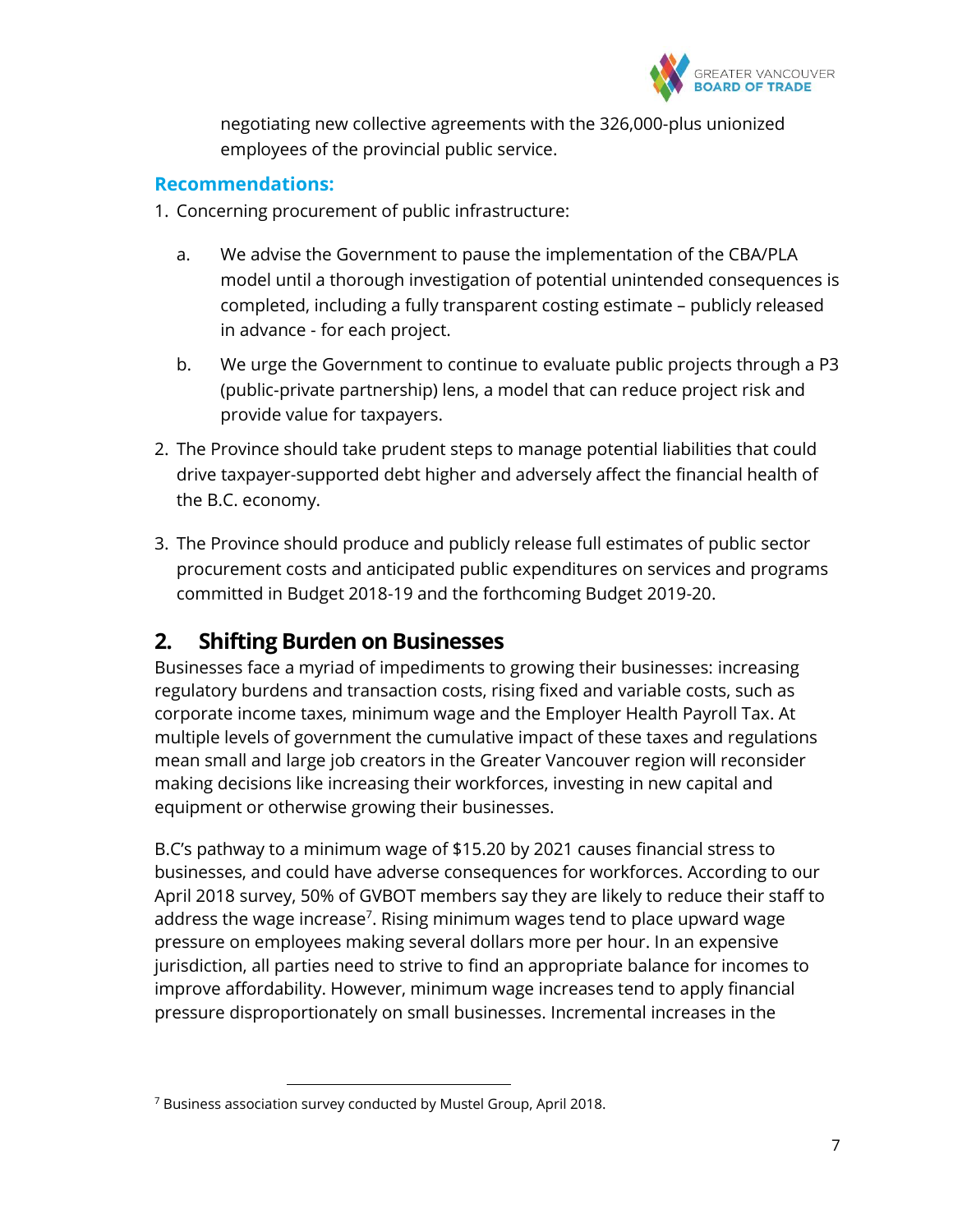

provincial minimum wage can discourage investment in people by the province's employers, of which 98% are small businesses.

In Budget 2018-19, the surprise announcement of a new Employer Health Payroll Tax creates a new tax burden on business. 70% of GVBOT Members will be impacted by the new Employer Health Payroll Tax and will pay, on average, more than \$137,000 annually. Further, as the tax will take effect January 1, 2019 while MSP premiums (although reduced) remain in place until 2020, *40% of GVBOT member businesses that currently cover the premiums for their employees will essentially be double taxed for all of 2019*. Nearly 30% of GVBOT Members are not currently covering employee health costs but will face new costs as of January 1, 2019 with the Employer Health Payroll Tax. In response to these unbudgeted (to business) fixed cost increases, more than a third (36%) of GVBOT respondents will either reduce staff (18%) or reduce benefits (18%) as a result of the new Employer Health Payroll Tax. $8<sup>8</sup>$ 

### **Recommendations**

1. Take steps to encourage a competitive tax environment, through:

- a. Complete a cost assessment on small to medium sized businesses that takes account of the entire provincial tax burden, and acknowledges both federal and local taxes and fees.
- b. Reduce the unbudgeted fixed-cost burden on small and medium sized businesses from the Employer Health Payroll Tax by lifting the double taxation in 2019 for those employers presently paying MSP premiums on behalf of their employees, and raising the minimum payroll threshold for tax eligibility from \$500,000. The minimum threshold should be based on a formula that takes account of the average payroll of small businesses (defined in B.C. as having fewer than 50 employees), with reference to examples of the other provinces who have similar employer health payroll tax schemes.
- 2. Take a leadership role in reducing inter-municipal trade barriers for small and medium sized businesses, including encouraging the wide scale adoption of multijurisdictional business licensing.

### **3. Human Capital**

 $\overline{a}$ 

The GVBOT believes that Government has an important role to play in preparing Greater Vancouver's and British Columbia's workforce for the economy of tomorrow. This includes preparing for the widespread deployment of artificial intelligence across many dimensions of economic activity. Promising initiatives in which B.C. is

<sup>8</sup> Business association survey conducted by Mustel Group, April 2018.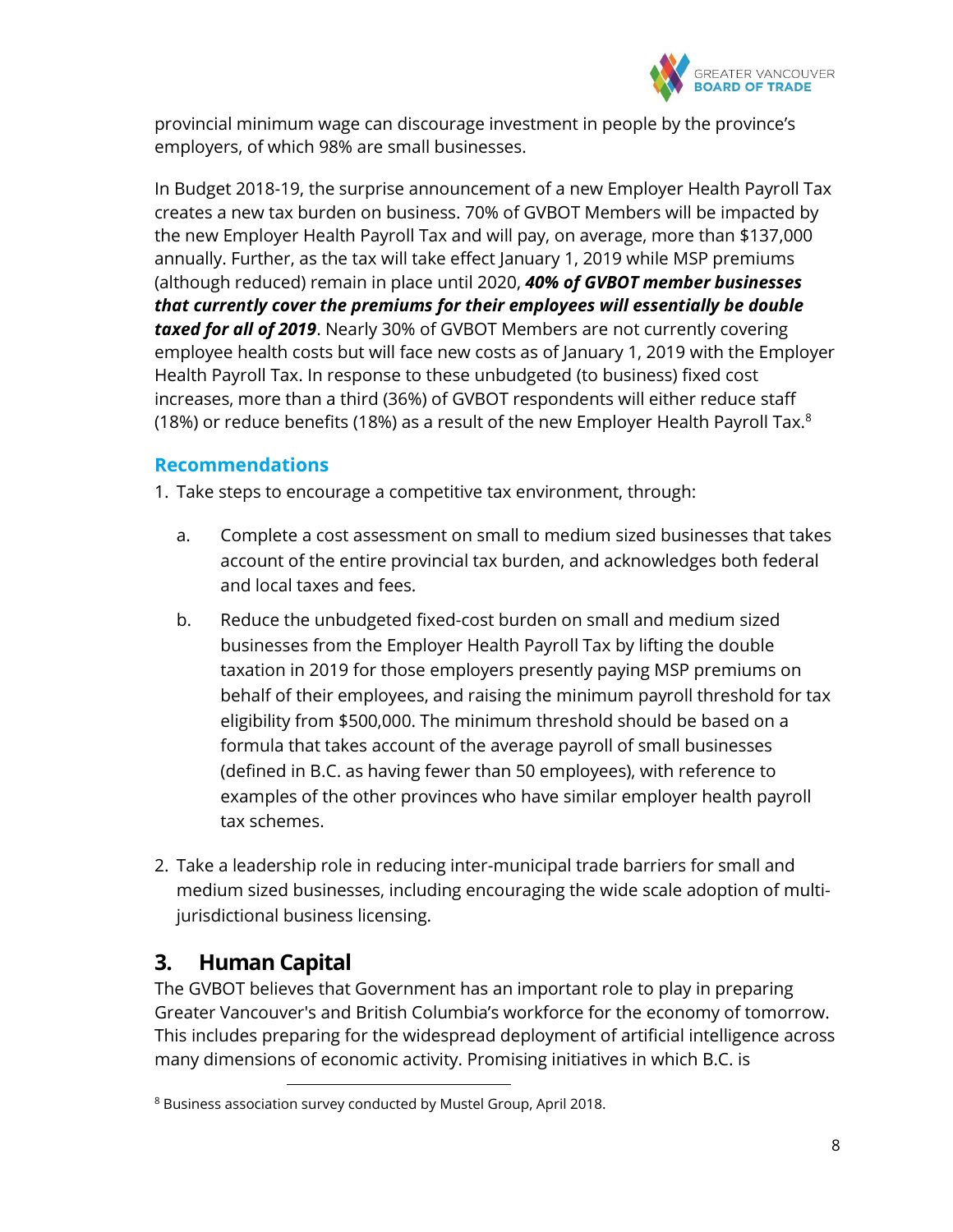

participating include Canada's digital supercluster, encouraging digital literacy, teaching coding in schools, and some support for STEM occupations. However, labour shortages today across many occupations, together with a shift in needed occupations, call for an emphasis on investment in trades and technologist training, and a more focused investment in training for STEM occupations.

### **STEM**

British Columbia has a booming technology sector with Vancouver at its centre. The sector has over 10,000 companies and employs more than 106,000 people. Demand for STEM skilled workers is expected to increase in B.C. and Canada, leading to a concerning shortage of talent. Employment in STEM occupations is expected to grow at 1.8% annually - faster than any other occupations in the province (1.1%) over the next decade. By 2021, BC's tech sectors will face a shortage of 30,000 workers. It should be noted that, on average, tech companies in B.C. are small businesses employing approximately 10 people. As such, the broad sector is susceptible to the cost burden increases noted in Part 2 above.

Only 23.8% of British Columbia's postsecondary graduates were from STEM fields<sup>9</sup>. Within this group, women were significantly underrepresented.

We acknowledge the Government's investment of \$4.4 million over the next five years into postsecondary institutions to increase the number of STEM students.<sup>10</sup> However, the "brain drain" of Canadian graduates is well documented: one in four Canadian STEM graduates take jobs outside the country.<sup>11</sup> Higher salaries, more lucrative career growth and vast amounts of venture capital into STEM start-ups makes the U.S. an attractive place for highly skilled workers, especially in technology-focused fields. The brain drain also risks the flight of the next generation's intellectual property.

### **Recommendations:**

- 1. Continue the commitment to increase grants and spaces at post secondary institutions in B.C. for STEM disciplines.
- 2. Increase funding for training instructors at the high school level; Train Advanced Placement (AP) and International Baccalaureate (IB), and pre-AP or pre-IB in

<sup>9</sup> [https://www12.statcan.gc.ca/census-recensement/2016/dp-pd/hlt-fst/edu](https://www12.statcan.gc.ca/census-recensement/2016/dp-pd/hlt-fst/edu%20sco/Table.cfm?Lang=E&T=41&Geo=00&View=2&Age=2&Education=3)  [sco/Table.cfm?Lang=E&T=41&Geo=00&View=2&Age=2&Education=3](https://www12.statcan.gc.ca/census-recensement/2016/dp-pd/hlt-fst/edu%20sco/Table.cfm?Lang=E&T=41&Geo=00&View=2&Age=2&Education=3)

 $10$  When combining B.C.'s \$4.4 million announcement with other B.C. government STEM-focused funding (including \$10 million for tech co-op spaces and \$12 million for STEM graduates), a rough comparative estimate yields a general equivalence (subject to varying definitions of "STEM") on a *per-capita basis* between B.C., Washington state and California in terms of public funding for STEM training (\$10-\$12 per person). However, simply increasing funding in B.C. does not address the problem of high-skilled human capital flight ("brain drain"), which calls for more complex public policy and private sector solutions. <sup>11</sup> [https://brocku.ca/social-sciences/political-science/wp-content/uploads/sites/153/Reversing-the-Brain-](https://brocku.ca/social-sciences/political-science/wp-content/uploads/sites/153/Reversing-the-Brain-Drain.pdf)[Drain.pdf](https://brocku.ca/social-sciences/political-science/wp-content/uploads/sites/153/Reversing-the-Brain-Drain.pdf)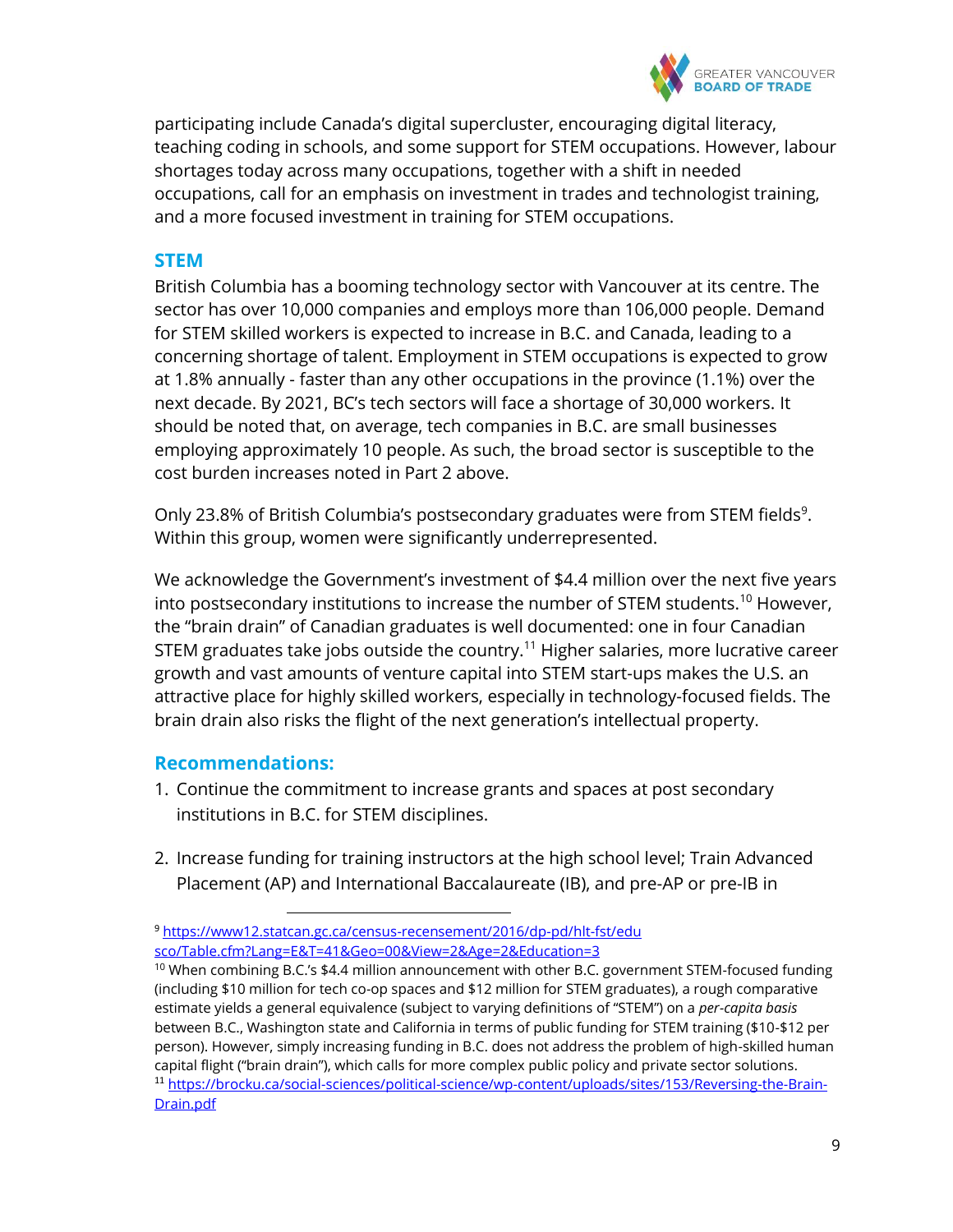

addition to K-12 instructors to teach advanced courses in sciences and mathematics.

3. Work with the private sector whose firms employ STEM graduates to encourage them to remain in B.C. to pursue their careers, including mitigating the cost burden shift which limits small firms' ability to competitively compensate their employees.

### **Housing Affordability**

The Government's 30 Point Housing Plan, announced together with Budget 2018-19, has begun to impact some aspects of the affordability crisis. While the housing sales data are beginning to reflect significant softening at some levels of the housing market, many *supply side* issues remain, particularly in terms of the diversity of available housing stock at reasonable prices. The GVBOT believes that most of the appropriate solutions to alleviate the affordability crisis lie on the supply side, and that all levels of government should concentrate their efforts on increasing and diversifying supply of market and non-market housing in Greater Vancouver.

GVBOT members note they face mounting difficulties in retaining talent as a result of housing affordability: 39% of GVBOT members believe 'Affordable Housing' is the most important issue business issue they are facing<sup>12</sup>. 73% of respondents state that their business' ability to recruit or retain employees has been affected by the cost of housing (91% among businesses with 50 or more employees) and 37% of respondents also considered relocating away from Greater Vancouver region due to affordability concerns.

Supply side measures to increase the diversity and quantity of market housing options for Greater Vancouver residents are to some extent the responsibility of the local level of government. However, in our view, the Province has a significant role to play in establishing common service standards and regional planning approaches among the municipalities of Metro Vancouver, and ensuring transparency (and thus accountability) in the assessment of traditionally hidden/buried municipal taxes that impact housing costs (e.g., Development Cost Charges (DCCs), Community Amenity Contributions (CACs), etc.).

### **Recommendations:**

 $\overline{a}$ 

1. Rescind piecemeal measures such as the speculation tax to address housing unaffordability. The expected effect of the speculation tax is that it will be distortionary in the select communities where it is targeted.

<sup>12</sup> The results of the *[VoteLocal](https://www.votelocalbc.ca/)* survey, conducted in partnership by the Greater Vancouver Board of Trade, Mustel Group, and FleishmanHillard HighRoad, September 2018.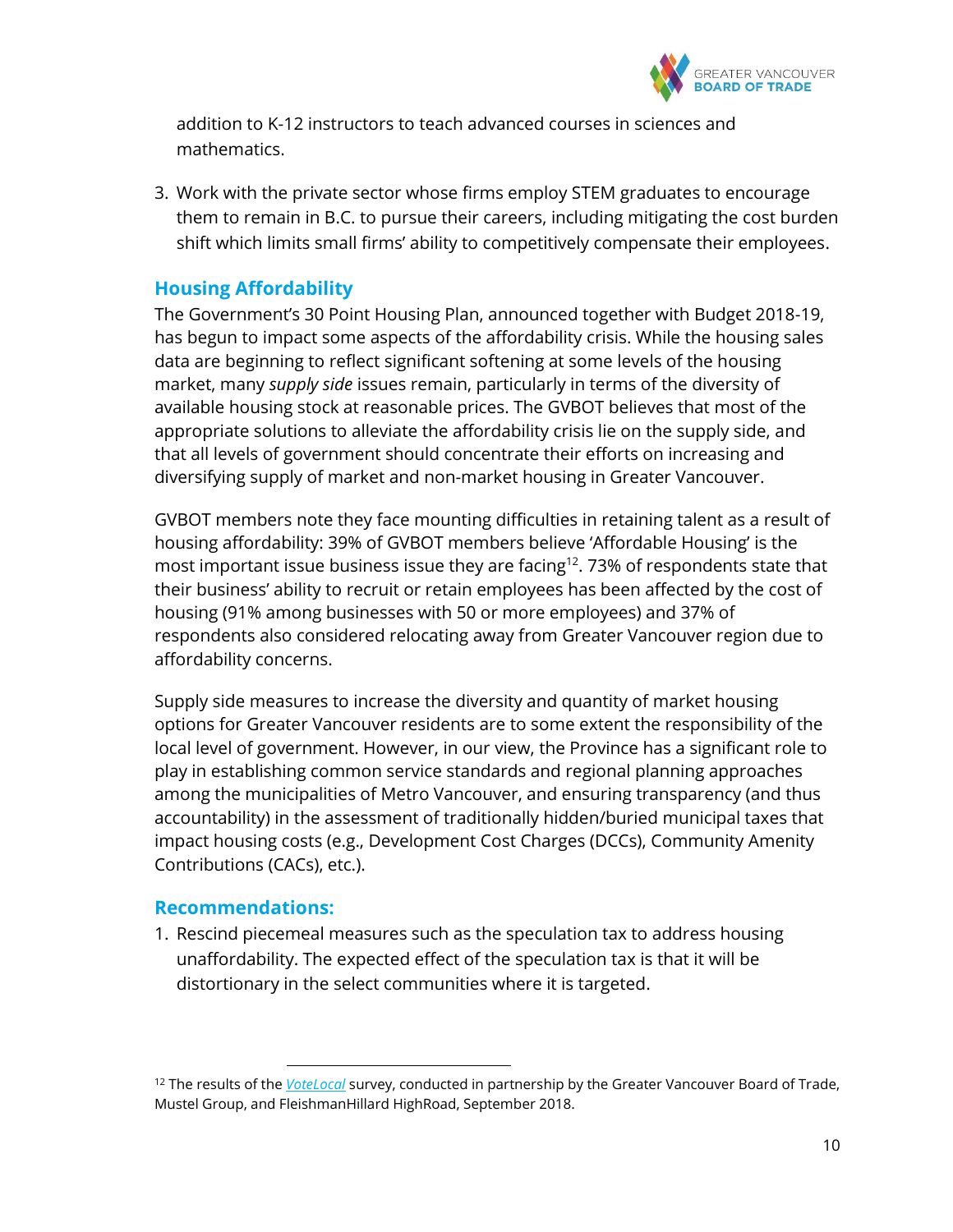

- 2. Review and amend its 30 Point Housing Plan and accompanying housing taxation measures to take account of unintended consequences from policies implemented in 2018, such as the increased school tax and potentially the new speculation tax being applied to development lands suitable for housing construction, and take steps to restore predictability in the overall housing market.
- 3. Revise the housing strategy to address affordability through the lens of attracting and retaining high skilled human capital.
- 4. Establish a smart regulatory environment that encourages greater supply and diversity in housing form and tenure.
- 5. Work with municipalities to:
	- a. Implement provincial standards to remove barriers to development, such as inconsistent, lengthy and opaque permitting processes, and
	- b. Incentivize growth, density, and diversity in the housing stock.

### **4. Canada's Pacific Gateway**

In the recently released [Regional Export Framework](http://www.wtcref.ca/) by the World Trade Centre Vancouver, a subsidiary of the GVBOT, the analysis considered the impact of the Gateway on the provincial economy. It was estimated that the B.C. Gateway supports over 248,000 jobs in British Columbia, produces \$27.5 billion in GDP for the Province, and contributes \$2.7 billion to provincial tax revenue.

However, there are significant bottlenecks in our trade corridors and infrastructure that threaten to impede the growth of Canada's Pacific Gateway.

### **Trade-Enabling Infrastructure and Land**

Greater Vancouver remains a crucial entrepot for Canadian goods and services exports to increasingly significant overseas markets. It is a priority of the GVBOT that Greater Vancouver's role as Canada's Pacific Gateway continues to accommodate our trading potential through significant capacity and capability enhancements and protection of vital industrial lands. Adequate and sustainable development of the necessary infrastructure will be critical to our country's economic competitiveness in the coming years. Growing pressures on the stock of industrial land from residential and retail will continue to conflict with Greater Vancouver's burgeoning role as a gateway. Metro Vancouver forecasts the region could run out of available industrial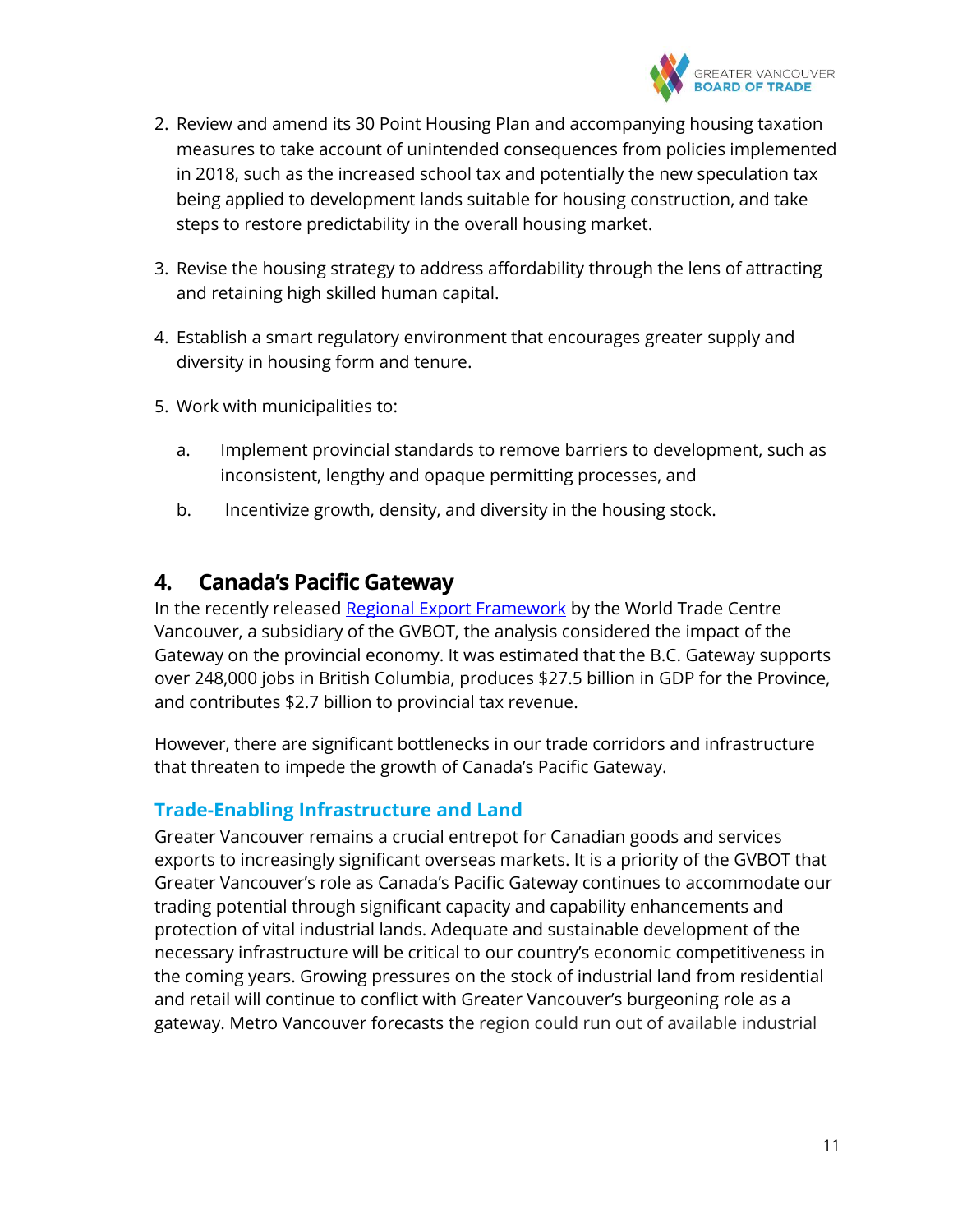

land by 2038, and embeds the protection of industrial land in its Regional Growth Strategy  $2040^{13}$ .

As Metro Vancouver is presently undergoing a review of industrial lands, the Board of Trade notes the wide acknowledgement among operators and local government representatives that the supply of industrial land is already at critically low levels. We encourage the Province to work with incoming local governments to aggressively pursue an integrated industrial land protection strategy. To protect our position as a robust, efficient and sustainable gateway, protection of these lands must be coupled with projects such as port expansion at Roberts Bank, the Massey Tunnel Replacement, increased rail capacity accessing the Lower Mainland, and increase cargo transport corridors through the region.

### **Transit and Road**

The GVBOT acknowledges the Province's role in securing agreement with other levels of government to deliver funding for Phase 2 of the Mayors' Plan to advance regional transportation initiatives. While we are encouraged by the recent progress on public transit expansion and improvement, we remain concerned that our region's families, businesses and overall economy will be negatively impacted should the Province's continued dedication to meaningful, timely transit investments waver.

An insufficient transit network compounds Greater Vancouver's housing affordability crisis by limiting housing choices and transportation options.

In the coming years, an adequate public transit system that is well-prepared for population growth will be critical in ensuring a high quality of life and business competitiveness within Greater Vancouver. The GVBOT's Scorecard finds that the region currently lags in this area, earning only a "C" grade for its proportion of non-car commuters and a "B" for its average commuting time.<sup>14</sup>

More generally, there are worsening bottlenecks in the movement of goods and people in our region. We encourage the Province to work with other levels of government, private sector operators and users to develop a sustainable funding strategy to guarantee long-term stability in the financing of crucial projects. Finally, to alleviate bottlenecks, improve passenger choice and bring Greater Vancouver and British Columbia into line with every other major city-region in North America, the Province should immediately implement ridesharing in British Columbia.

<sup>13</sup> [http://www.metrovancouver.org/services/regional-](http://www.metrovancouver.org/services/regional-planning/PlanningPublications/RGSAdoptedbyGVRDBoard.pdf)

[planning/PlanningPublications/RGSAdoptedbyGVRDBoard.pdf](http://www.metrovancouver.org/services/regional-planning/PlanningPublications/RGSAdoptedbyGVRDBoard.pdf)

<sup>14</sup> [Greater Vancouver Economic Scorecard 2018.](https://www.boardoftrade.com/scorecard2018/assets/pdf/full-report.pdf)